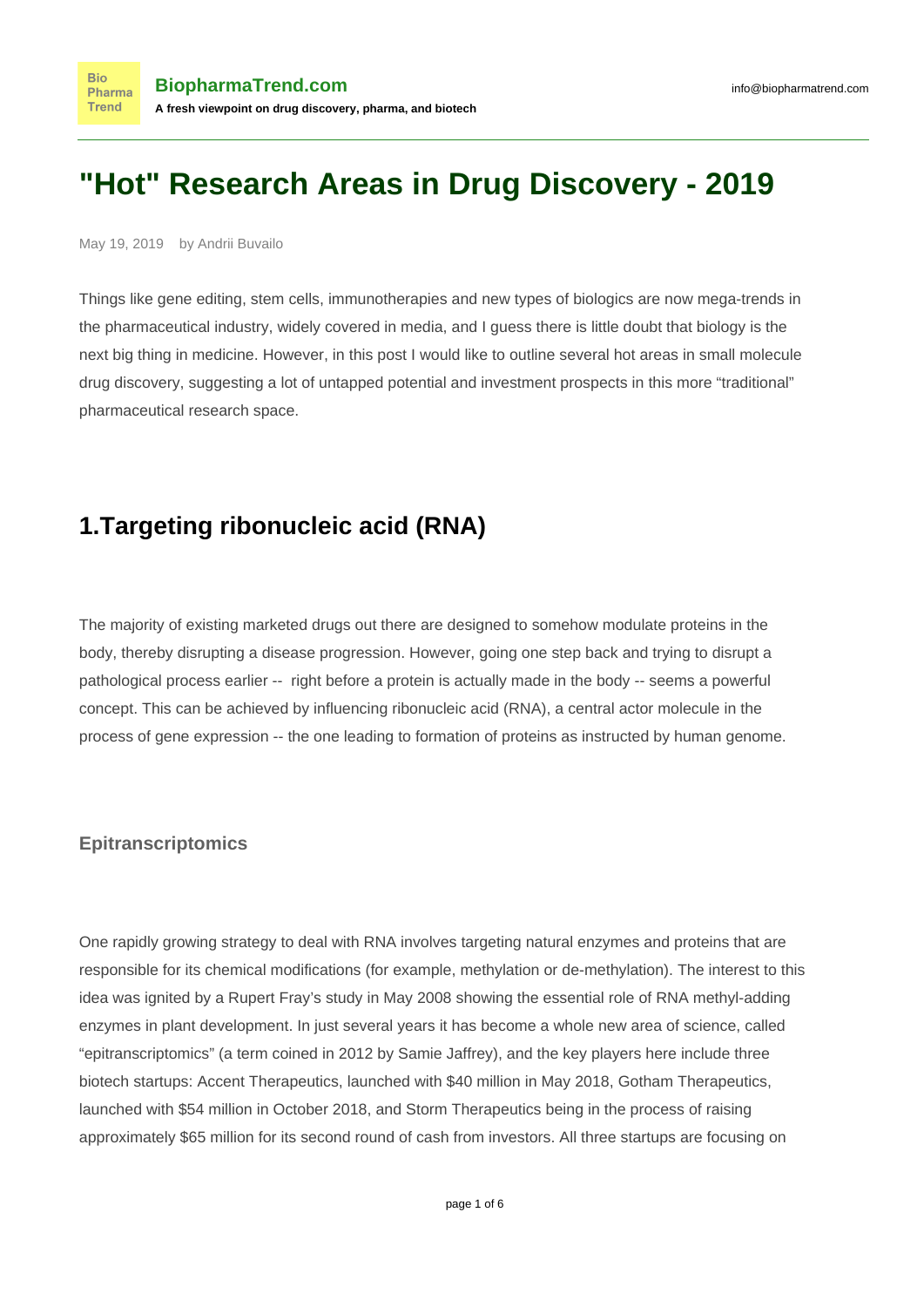developing novel small molecules to inhibit RNA-modifying enzymes. There is a [wonderful review](https://cen.acs.org/business/start-ups/Epitranscriptomics-new-RNA-code-race/97/i7) about epitranscriptomics and its short history in C&EN.

#### **Targeting RNA with small molecules**

**Bio** Pharma **Trend** 

Beyond epitranscriptomics, there is also a "golden rush" for small molecules targeting RNA directly. Not only a number of startups, like Expansion Therapeutics (\$55.3 million Series A investment) and Arrakis Therapeutics (\$38M series A investment) have emerged out of know-hows of top academics, but also a number of big pharma players are now developing programs in RNA space: Biogen, Boehringer Ingelheim, Merck & Co, Novartis, and Pfizer.

However, the caveat here is that RNAs are notoriously "undraggable" objects, due to their structure and composition "unfavorable" for a specific binding by small molecules. There is a tremendous opportunity, but also a high uncertainty in this approach -- both nicely reviewed in a [recent article](https://cen.acs.org/articles/95/i47/RNA-drug-hunters.html) in C&EN.

### **2. Protein Degraders**

A fascinating new area of drug discovery has emerged rapidly since 2016 -- with numerous protein-degradation-focused startups getting ample funding (e.g. Kymera Therapeutics, Arvinas, C4 Therapeutics), and big pharma companies (e.g. Novartis, AstraZeneca) launching internal research programs to develop protein degraders. And now the first protein degrader, a PROTAC anticancer candidate developed by Arvinas, is [entering clinical trials](https://www.nature.com/articles/d41573-019-00043-6) with much hope for success.

In a nutshell, protein degraders are bifunctional molecules which tie a disease-causing protein on the one side, and an E3 ubiquitin ligase -- on the other side, which leads to tagging the malfunctional protein for ubiquitination and subsequent "shredding" by the proteasome. In other words, protein degraders can be used to send unwanted proteins to a "biological trash can".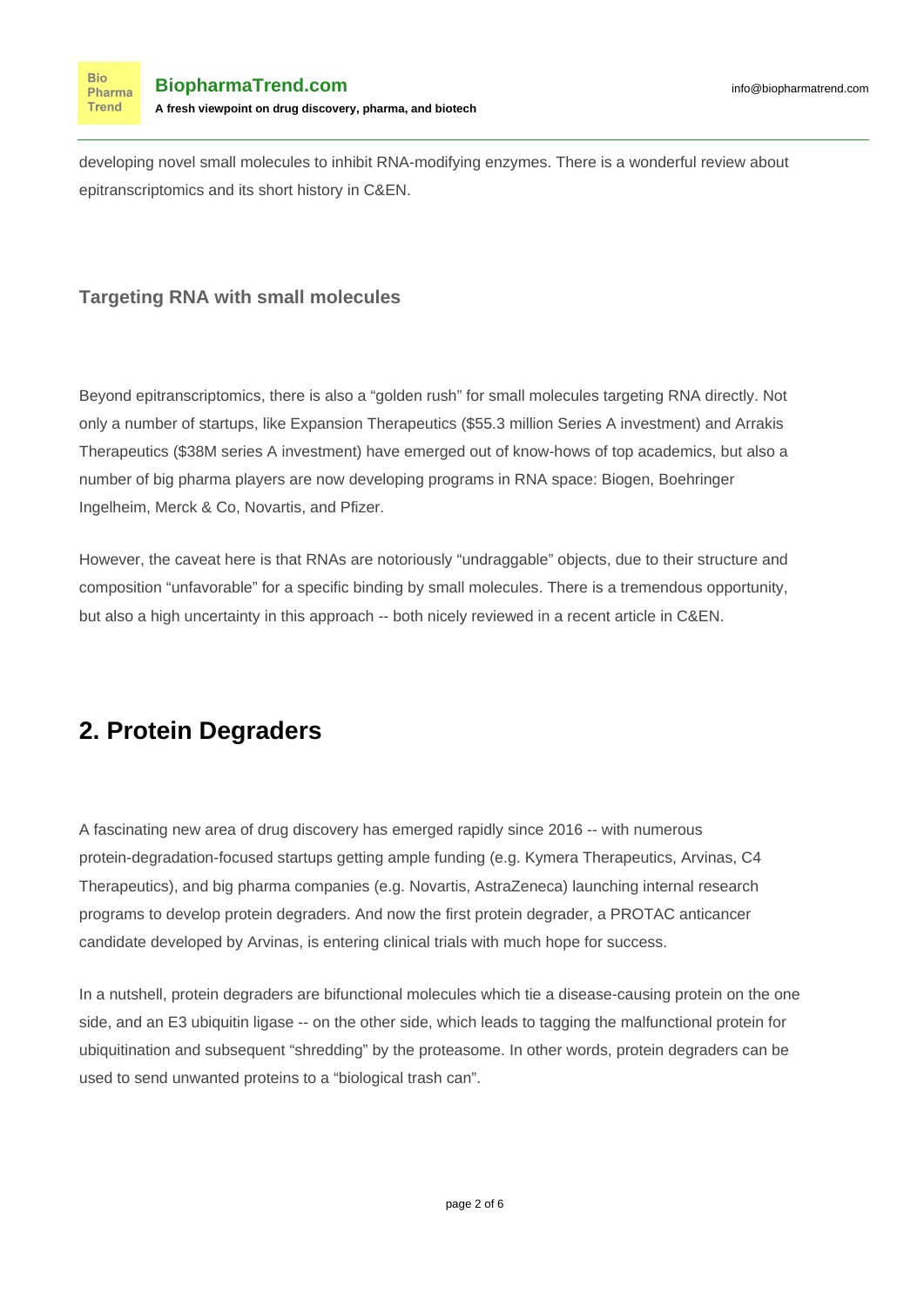What is interesting is that protein degraders are completely re-defining common rules of drug design: unlike traditional small molecules, they are not inhibiting proteins, rather, they act somewhat like catalysts facilitating protein degradation. They are larger than common small molecule drugs and are outside traditional numerical ranges of "acceptable" molecular parameters widely adopted by the industry (atom counts, numbers of donors and acceptors, polar surface areas, typical pharmacophores etc).

Although the idea of hijacking the ubiquitin degradation system is not new (it was first patented in the late 1990s by Proteonix), it took more than a decade for the industry to realize practical attractiveness of this approach.

### **3. Human microbiome**

**Bio** Pharma Trend

Another rapidly growing area of pharmaceutical research, attracting big investments and biotech entrepreneurs, is human microbiome. According to [The Wall Street Journal](https://www.wsj.com/articles/microbiome-companies-attract-big-investments-1474250460), venture funding in microbiome companies soarded 458.5 percent from 2011 to 2015, having reached \$114.5 million. The amount of venture capital raised for microbiome companies in 2016 was more than all of the venture investment in the microbiome space during the preceding five years combined. Here is an insightful review about investment deals in the microbiome space: [Big Investments for Human Microbiome](https://www.biopharmatrend.com/post/91-big-investments-for-human-microbiome-research/) [Research.](https://www.biopharmatrend.com/post/91-big-investments-for-human-microbiome-research/) Some major player here include Second Genome, Enterome, and EpiBiome, also there is a large pool of [startup companies.](https://www.biopharmatrend.com/m/intelligence-platform/)

Human microbiome is a collection of all genetic code of all microorganisms living in our body -- on the skin, in guts, pretty much everywhere. Sometimes, microbiome is called "second genome", which stresses the fact that microbes in our body influence our health so dramatically, that they can be regarded as [another human organ](https://ep.bmj.com/content/102/5/257) in its own right. The human microbiome has been found to somehow influence a wide range of diseases, like inflammatory bowel disease, diabetes, multiple sclerosis, autism, cancer, and AIDS; microbiome was found to be a major influencer on our immune system on the whole. All of this creates unlimited opportunities, and so the area has exploded with interest.

On the one hand, it is believed that microbiome can be influenced by small molecules in ways that would help fight certain diseases (for example, [here\)](https://cen.acs.org/biological-chemistry/microbiome/Small-molecule-help-modulate-microbiome/96/web/2018/05). On the other hand, [new types of natural bioactive small](https://www.cell.com/cell-host-microbe/pdf/S1931-3128(18)30267-1.pdf)  [molecules](https://www.cell.com/cell-host-microbe/pdf/S1931-3128(18)30267-1.pdf) (as secondary metabolites) can be mined from human microbiota, for example --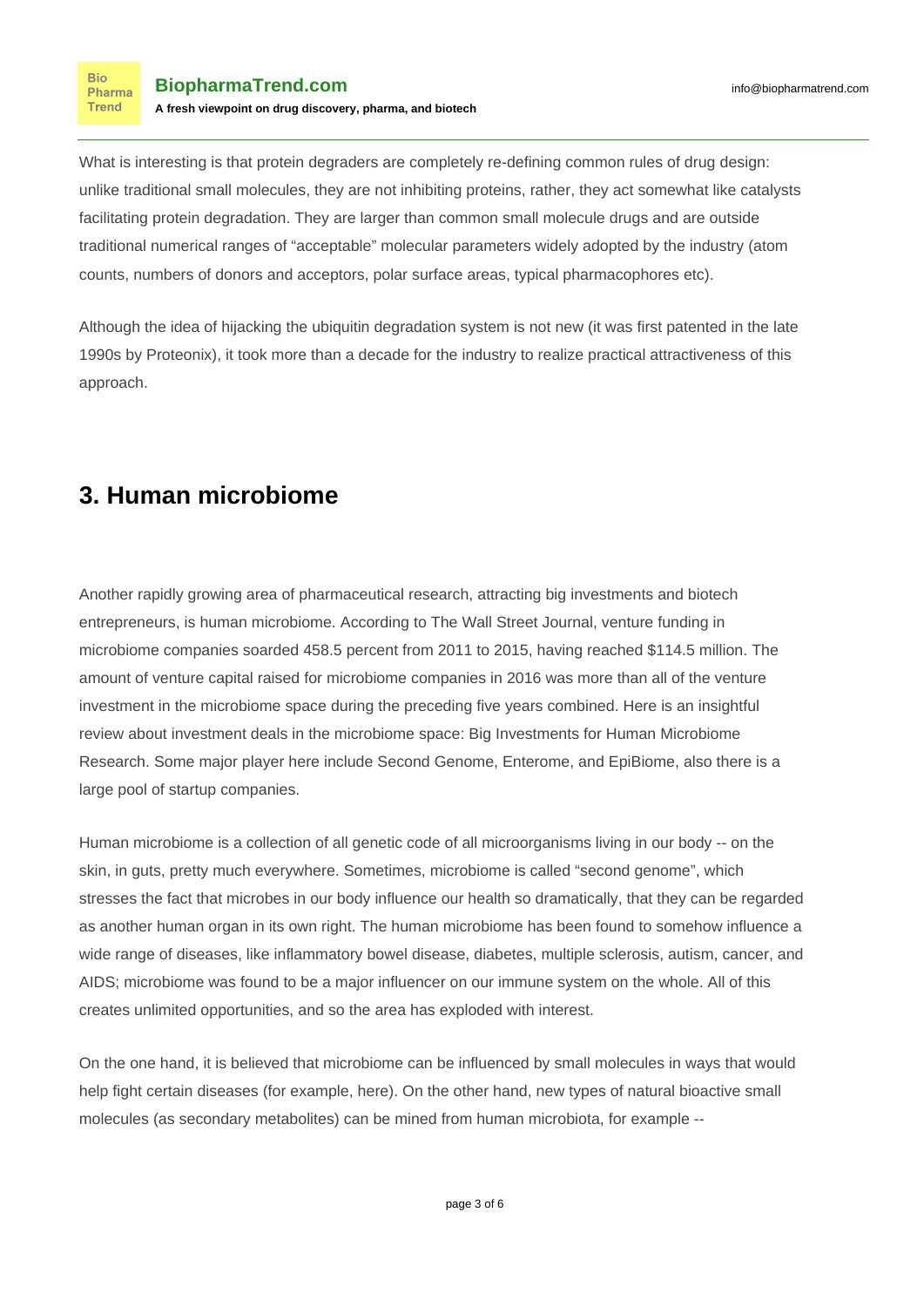[microbiome-derived antibiotics.](https://www.biopharmatrend.com/post/23-learning-from-nature-new-antibiotics-found-in-our-body/)

**Bio** 

# **4. Large-scale screening of chemical compounds**

Over the last three decades, the good old idea of screening large sets of chemical compounds for biological activity has undergone a major transformation, having become a truly hot topic in the last several years. Central here is the idea of virtual screening -- either structure-based or ligand-based - where one can conduct preliminary in silico examination of millions of novel molecules and come up with promising hits to be then developed and tested in labs. This is in contrast to traditional much more expensive, time consuming, and low-efficient high-throughput screening of physically available stock compounds.

There are two conceptual papers about virtual screening to read: [Ultra-large library docking for](https://www.nature.com/articles/s41586-019-0917-9) [discovering new chemotypes](https://www.nature.com/articles/s41586-019-0917-9), reporting on discovery of several highly potent hits out of the largest computationally enumerated chemical database of synthetically accessible compounds, and [The next](https://www.sciencedirect.com/science/article/pii/S1359644618304471) [level in chemical space navigation: going far beyond enumerable compound libraries](https://www.sciencedirect.com/science/article/pii/S1359644618304471), reporting on the alternative approach to create huge synthetically accessible spaces (billions of compounds) -- via combinatorial combination of chemical fragments in silico. Both approaches have huge potential to become golden standards of modern hit exploration programs, and are being increasingly used by pharmaceutical companies, biotech startups, and academic labs.

(Read: [Confluence of Technologies Can Bring "Virtual Pharmacology" to the Next Level](https://www.biopharmatrend.com/post/82-confluence-of-technologies-can-bring-virtual-pharmacology-to-the-next-level/))

DIscussions about large-scale screening would not be complete without mentioning another quite revolutionary thing -- DNA-encoded libraries technology (DELT). This technology allows to create libraries of novel compounds as large as 40 trillion unique molecules, like the one created by [Nuevolution](https://nuevolution.com/). Each compound has a short unique DNA-tag attached to it, which makes it perfectly recognizable in the mixture of billions and even trillions of molecules, stored in a small vial. Such a mixture can be screened directly against a target of interest, and then any hits can be identified via a unique DNA-tag attached to each molecule.

A winner of the 2006 Nobel Prize in Chemistry [Roger D. Kornberg](http://kornberg.stanford.edu/) of Stanford University refers to DELT as "...the most innovative and broadly significant advance in chemistry in the past decade or more...".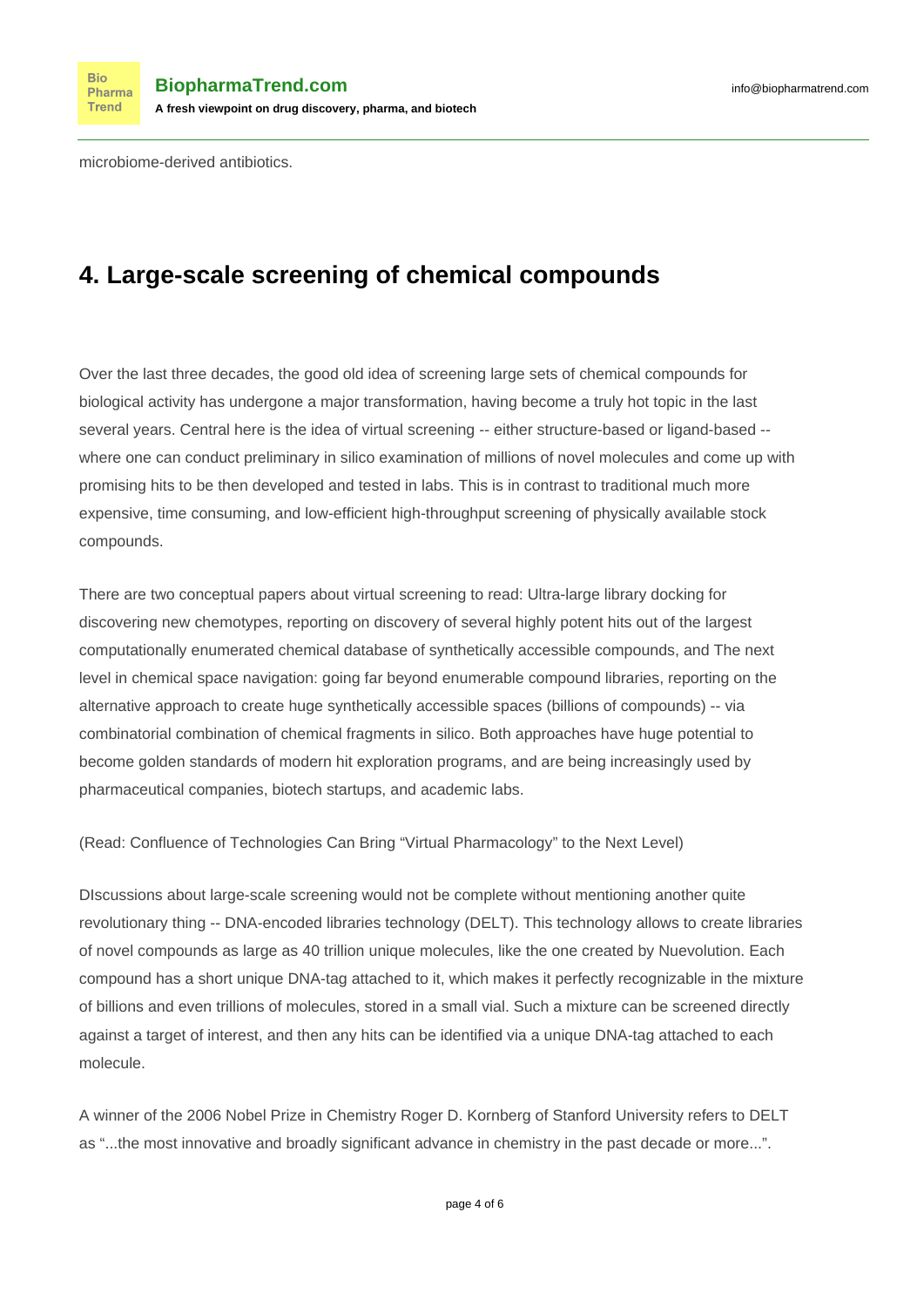**Bio** 

Here is a insightful review about the topic: [How DNA-encoded libraries are revolutionizing drug discovery.](https://cen.acs.org/articles/95/i25/DNA-encoded-libraries-revolutionizing-drug.html)

# **5. Artificial intelligence, deep learning**

Since recent breakthroughs in deep learning, the topic of artificial intelligence (AI) has become extremely hot in various aspects of pharmaceutical research -- from basic biology and hit identification all the way to managing clinical trials (read [How Big Pharma Adopts AI To Boost Drug Discovery\)](https://www.biopharmatrend.com/post/34-biopharmas-hunt-for-artificial-intelligence-who-does-what/).

According to a [report](https://www.biopharmatrend.com/m/charts/) by our analytics team, there was at least 19 new AI-driven drug discovery startups every consecutive year since 2015 to 2017; venture investments in such startups are flooding, and the large pharmaceutical companies are increasingly ready to partner with such startups to bring AI expertise on-board via pilot programs (7 collaborations in 2016, 19 -- in 2017, 22 -- in 2018).

However, the area is prone to hype, so it is important to realistically estimate practical achievements in every case -- here is a brief analysis on that: [Assessing Productivity of Pharmaceutical AI: Any Results](https://www.biopharmatrend.com/post/86-assessing-ai-in-pharma-productivity-any-results-so-far/) [Beyond Hype?](https://www.biopharmatrend.com/post/86-assessing-ai-in-pharma-productivity-any-results-so-far/)

It is noteworthy that al least half of all AI-driven drug discovery startups on the market focus on small molecules as objects of their research, rathern than biologics or therapies (report [here\)](https://www.biopharmatrend.com/m/charts/). While this is probably not surprising (small molecules are easier to describe and model, ithere is a lot of data about them to train AI models), it is still a matter of fact and as such, it will be stimulating more research and investment efforts be put into the area of small molecule drug discovery.

# **6. Discovering novel antibiotics**

There has been a wave of breakthroughs in the field of antibiotics discovery lately: [here](https://medicalxpress.com/news/2018-09-hints-potential-antibiotic-breakthrough.html) (self-derived peptides), [here](http://www.uea.ac.uk/about/media-room/press-release-archive/-/asset_publisher/a2jEGMiFHPhv/content/uea-researchers-discover-achilles-heel-in-antibiotic-resistant-bacteria) (a new class of targets in bacteria), [here](https://www.news-medical.net/news/20190118/New-antibiotic-discovery-heralds-breakthrough-in-the-fight-against-drug-resistant-bacteria.aspx) (Ramizol), [here](https://www.independent.co.uk/news/health/antibiotic-soil-new-discovery-malacidins-teixobactin-nature-rockefeller-new-york-mrsa-gram-positive-a8207921.html) (Malacidin), and [here](https://www.biopharmatrend.com/post/22-the-time-for-breakthroughs-in-antibiotics/) (Teixobactin) to name a few examples. Needless to say, it is high time we needed advancements in the field -- due to an alarmingly growing [threat of bacterial resistance,](https://www.ncbi.nlm.nih.gov/pmc/articles/PMC4378521/) which might be killing [10 million people](https://www.nytimes.com/2019/04/29/health/un-drug-resistance-antibiotics.html)